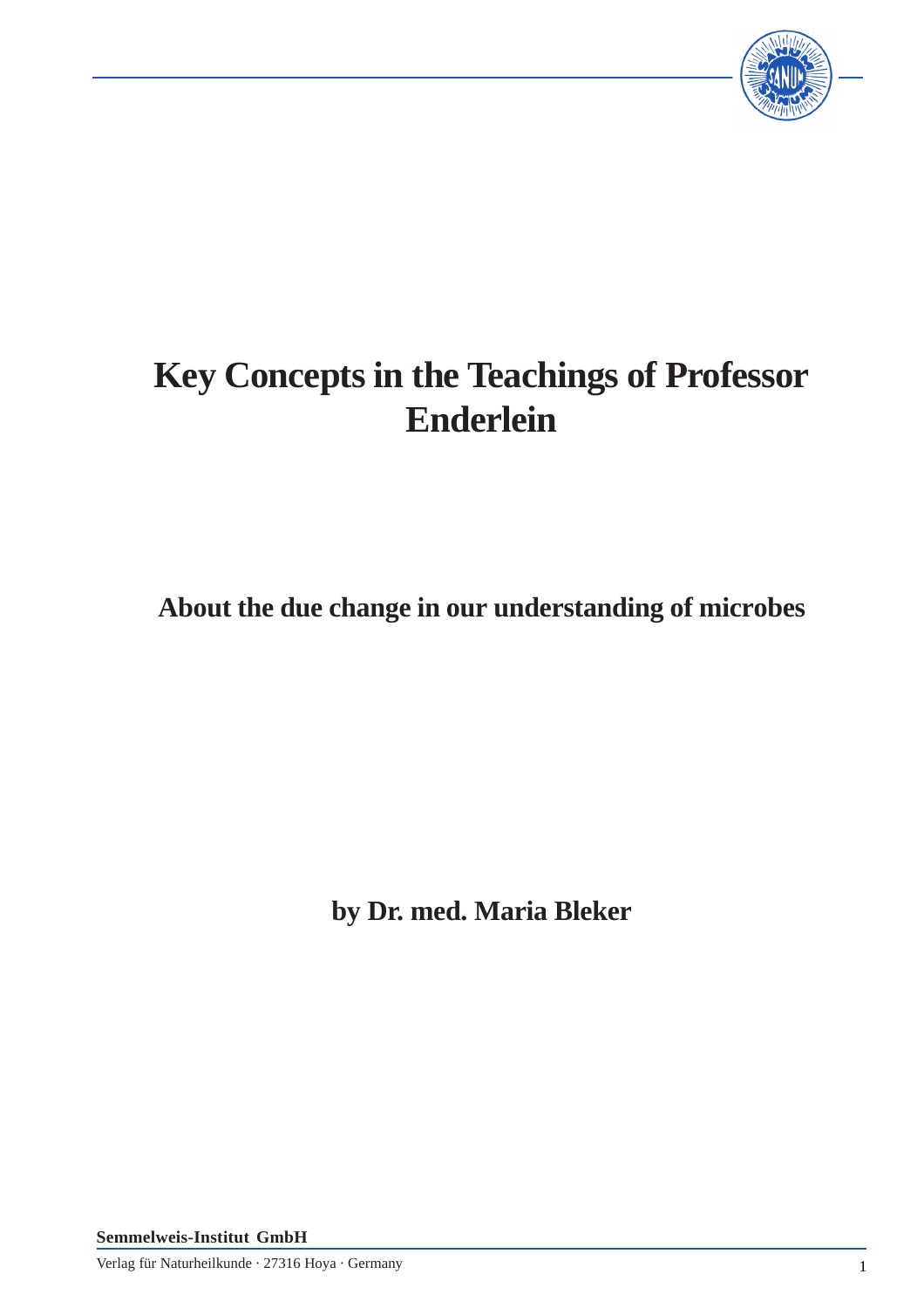*"But in the sciences as well, that which one has learned and has had passed on at the academies is at the same time regarded as one's personal property. Now, if someone comes along with a new idea, which contradicts the creed worshipped for years and passed on to others in turn to worship, threatening even perhaps to overthrow it, then all rise up passionately to suppress it by any and all possible means. One resists it any way one can: pretending not to have heard it, or deprecating it, as if it weren't even worth the effort of inspecting and investigating it. And thus can a new truth have a long wait until it is finally granted recognition." (J. W. von Goethe)*

#### **Doctrines by Prof. Enderlein**

..Unlike the manifold occasional. ailments of mankind which can be ascribed to specific pathogens Micrococcus catarrhalis, Bacillus influenza, Treponema syphiliticum, Pneumococcus, etc. man harbors two microparasites which are, in effect, his constant companions. Moreover, these two parasites have a certain relationship to and mutually complement each other. The first is the tubercle bacillus, which exhibits a series of developmental stages, of which some are the source of the disease tuberculosis. In its primitive stages (Protit and Chondrit) it is passed an to the next generation in the embryo."

"There is an even more dangerous" human parasite which has an indissoluble biological/functional relationship with Koch's bacillus, which I have called the Endobiont. Millions of years ago, the entire class

mammalia was infected by a fungus - Mucor racemosus Fresen. The Endobiont is thus omnipresent in animal bodies and cannot and in all likelihood should not be removed; but the conditions attending its development influence all focal infestations and thereby every form of clinical disease. This fungal parasite traverses, in the body, all stages of its entire developmental cycle, which can (to greater or lesser degree) infest all tissues and organs. *Prof. A. Leschke* has shown that even sperm and egg cells are infested, unlike tuberculosis, for which an infection must take place."

The preceding citations present the essential core of Prof. *Günther Enderlein's* discoveries and teachings. His findings are based on more than 60 years of rigorous scientific research. Prof. *Max Planck* once explained: ..In science it takes, not 30, but 60 years before a new, revolutionary insight can take hold. Not only the old professors, but their disciples as well, have to die off first."

#### **There are still three fundamental errors**

In our current medicine, three fundamental errors still hold sway. It is finally time to rid ourselves, once and for all, of these. These fundamental errors have blocked the way to and rendered impossible an understanding of nature and thus the biological relationships, which are the cause of disease in general and chronic diseases in particular.

#### **Error No. 1**

The first and most fateful error originates with Prof. *Ferdinand Cohn*, Breslau (now Wroclaw,



Poland), who in 1870 decided to assign all microbes and bacteria to a single growth and reproductive form each (mono-morphism). In his work *Bakterien-Cyclogenie* [Bacteria Cyclogeny], *Enderlein* scientifically proves the reality of polymorphism (i.e. various microbial growth and reproductive forms). Monomorphism is a biological impossibility. Nature never creates statically unchanging organisms, least of all in the world of microbes.

All microbes, including the ones which reside permanently in our organisms, are subject to the same rhythmic developmental course: colloid microbe (primitive phase) bacteria (medial phase) fungus (terminal phase = culminante) which, of course by no means implies that all microbes have to develop all the way up to the fungal phase. It all depends on the culture medium and the valence (information) of the nucleus. Concerning the nutrient medium for the microbes, the "milieu" with its differing acid-base status is decisive. For their continued development, the various phases need :

- Primitive Phase: a strongly alkaline pH value
- Bacterial Phase: a slightly alkaline pH value
- Fungal Phase: an acidic pH value of distincly less than 7.0.

To this end, each microbe produces a species specific purely organic acid from its very first phase on. Thus, for their milieu to develop further, the widespread Aspergillus niger van Tieghem produces citric acid, and the at least equally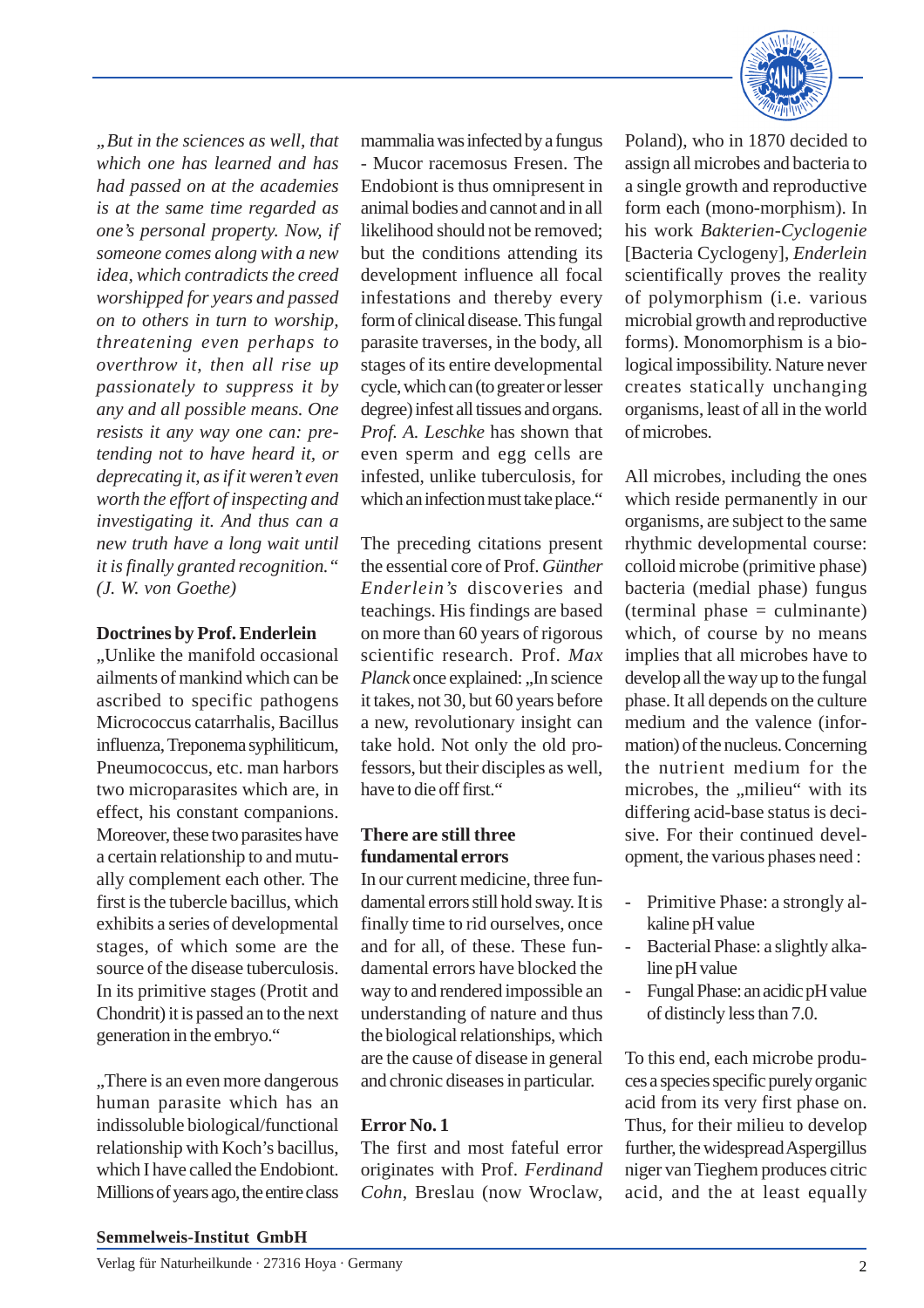

widespread Mucor racemosus Fresen produces lactic acid.

The pathogenicity of a microbial organism inheres only in a single developmental phase, very rarely in two or more (e.g. the diphtheria bacillus). The only exceptions are our "permanent tenants", in which nearly all developmental phases are more or less pathogenic. The only exceptions to this are the first primitive phases - the Protit and the low valence Chondrits - which are completely non virulent and even play a regulatory role vis á vis the higher, pathogenic stages by breaking them down by their natural copulatory processes. In this sense, these stages have to be considered as medical therapeutical regulators.

The different developmental phases can be shown to exist in human and animal blood, this by the diagnostic means of a darkfield microskopy for vital blood examination. This kind of microscopy, where the background is black in contrast to the conventional brightfield microscopy, reveals the first delicate developmental forms. These stages are totally swamped by the flood in light in brightfield, and thus rendered invisible.

#### **Error No. 2**

The second fundamental error comes from Prof. *William Harvey*, London, who in 1651 (!) - designated the cell as the smallest functional biological unit. This teaching was spread later also by pathologist *Virchow*, as is well known. Prof. *Enderlein* was also able to produce evidence to contradict this teaching and thus, to

substantiate the second error. He did so by his work *Das Ende der Herrschaft der Zelle als letzte biologische Einheit* [The End of the Cell's Reign as the Ultimate Biological Unit], published in the *Botanische Zentralblatt* [Central Botanical Journal] in 1921, in *Bakterien-Cyclogenie* [Bacteria Cyclogeny] in 1925 and in *Archiv für Entwicklungsgeschichte der Bakterien* [Archive for Bacterial Phylogenesis] in 1931. With these publications, *Enderlein* was able to prove that the cell is not the smallest biological unit: the Protit is. The name Protit was chosen as an allusion to ..Proton", at that time the smallest discernible subatomic particle. According to *Enderlein*'s findings, the cell is only the result of the formation into societies of lower or more primitive forms of life.

## **Error No. 3**

The third error goes back to Prof. *Louis Pasteur*, Paris, who in 1873 was able to make a convincing case for the sterility of blood. This conception has also long since turned out to be wrong, as it can be depicted in a microscopic darkfield even with healthy blood. Our blood is not sterile; instead it is the "playground" of all manner of pathogenic and apathogenic microorganisms. In fact, it is known to be the best culture medium for all kinds of microorganisms. In his writings, Prof. *Enderlein* named this error, too, as such.

### **Microbes are subject to "drives"**

As living beings, microbes are subject to the same "urges" or "drives" as higher organised living beings, i.e. loosely adapting from *Sig-* *mund Freud*: the drive to self preservation, the sexual or reproductive drive and the drive for power.

The "drive for self preservation" is noteworthy for its "bulimia" [excessive appetite] whereby it should be stressed here that our Endobiont (= Mucor racemosus Fresen) is a pronounced protein eater. The logical consequence is that microbes also have their own mini metabolism of which results, for each microbe, a specific organic acid, as has been mentioned above with respect to our "permanent tenants".

The "sexual or reproductive drive" manifests itself as a strong "urge to get close" (for the purpose of copulation) which inheres in all developmental forms, from the first stages on, even when they are located inside blood cells. This thus gives rise to more or less large and solid "heaps" (called Symplasts), which, by their very nature, can clog our blood vessels, with predictable consequences for the oxygen supply. There occur symplastsout of colloids or symprotits, thrombocytes, erythrocytes, leukocytes or a mixture of all of these.

The "drive for power" expresses itself as the urge to become ,,anchored" in order to attain to a high-r and more stable form. In this anchorage, which is referred to as Systatogeny, all developmental phases even of different provenance can be found together, since this is not a case of sexual union, which is strictly species specific.